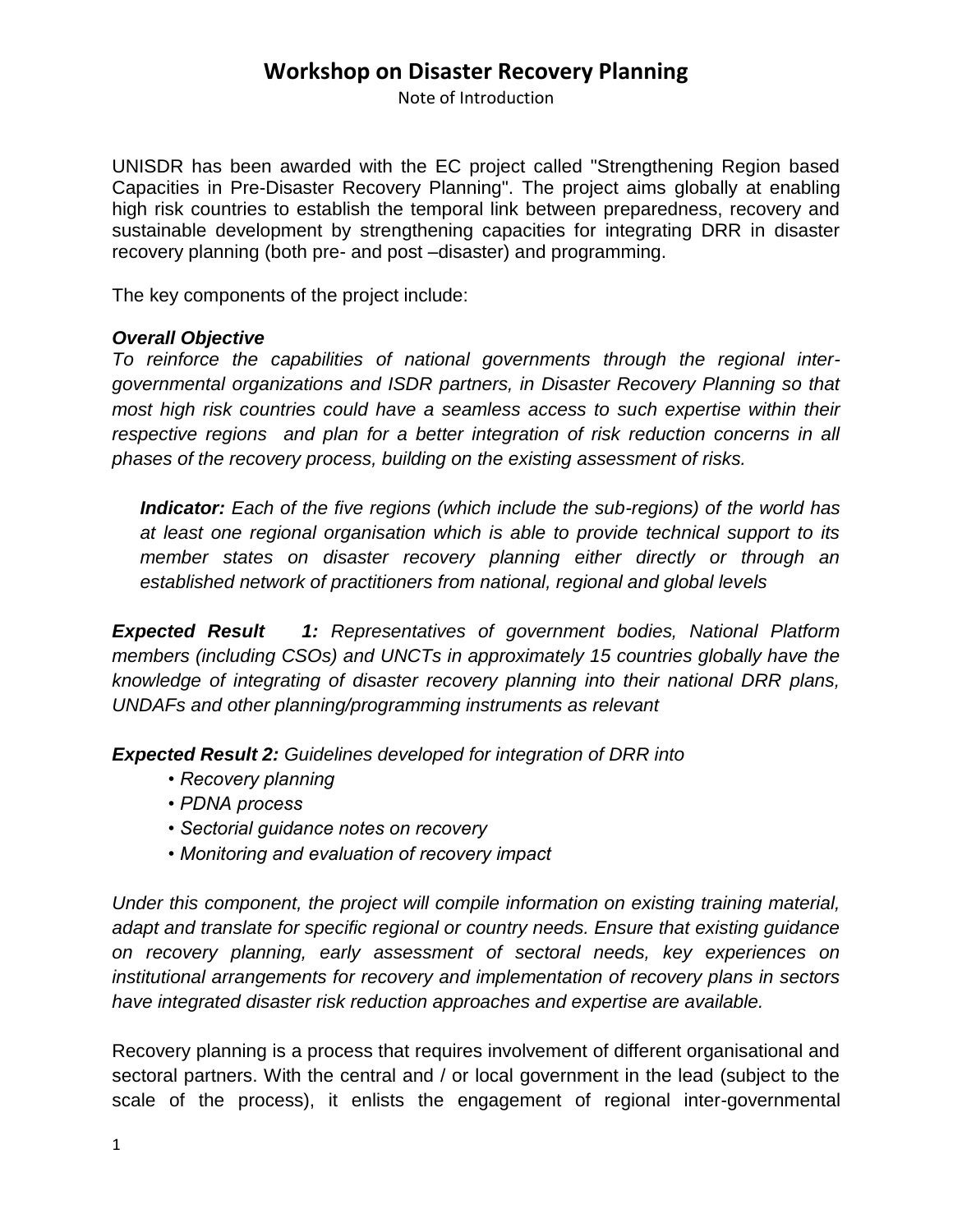## **Workshop on Disaster Recovery Planning**

#### Note of Introduction

organisations, UN Country team, national platforms members (as available), the multilateral development banks and the European Union. Moreover, the expertise required from different development sectors like health, education, infrastructure, shelter, etc. expects the involvement of different government ministries, departments and sectoral leads from UN and the donor community.

The primary target group includes functionaries from government and regional organisations which would create a standby capacity at the regional level available to any high risk country desiring recovery planning support. The primary participants would be government officials who will be engaged in recovery planning - from the national platform, as well as from supporting Ministries, such as public works, health, education, etc. In addition, staff from local and city government as well as international and national agencies will be involved, linking with the Making Cities Resilient Campaign. National Platform members and donor community are also potential trainees. Key civil society organizations will also be engaged in the training. For example the Red Cross Red Crescent Societies and other community based actors play a critical role in the relief, rehabilitation and recovery. Engaging them will also enhance their capacities.

For the national level trainings we propose a three day event, participants including those who wish to be trained in recovery planning, as well as who can serve on a roster of experts for deployment in the region if the need arises. They will serve as a reserve of recovery experts, both within the country as well as for possible overseas short term deployment, as required by the regional IGO. The training will empower the participants to draw upon global best practices for recovery and reconstruction. Have a look a[t](cid:part1.07080505.08070403@recoveryplatform.org) [www.recoveryplatform.org](cid:part1.07080505.08070403@recoveryplatform.org) Each workshop can engage up to 40 participants, all costs, including domestic travel of participants, training material, venue, equipment, resource persons, etc. will be covered.

What we hope to achieve, in the very long term, is develop a mechanism for technical assistance to member states of the regional IGO for recovery planning. The mechanism will draw upon a roster of experts in select member states who may be deployed (1, 2-3) persons only) to a member state after a disaster to advise the government on recovery planning, in case the government desires such support. The experts will receive regular updates on the knowledge on recovery planning from IRP so the skills are upgraded. The IGO secretariat can play a coordinating role, with full technical support of IRP and UNISDR.